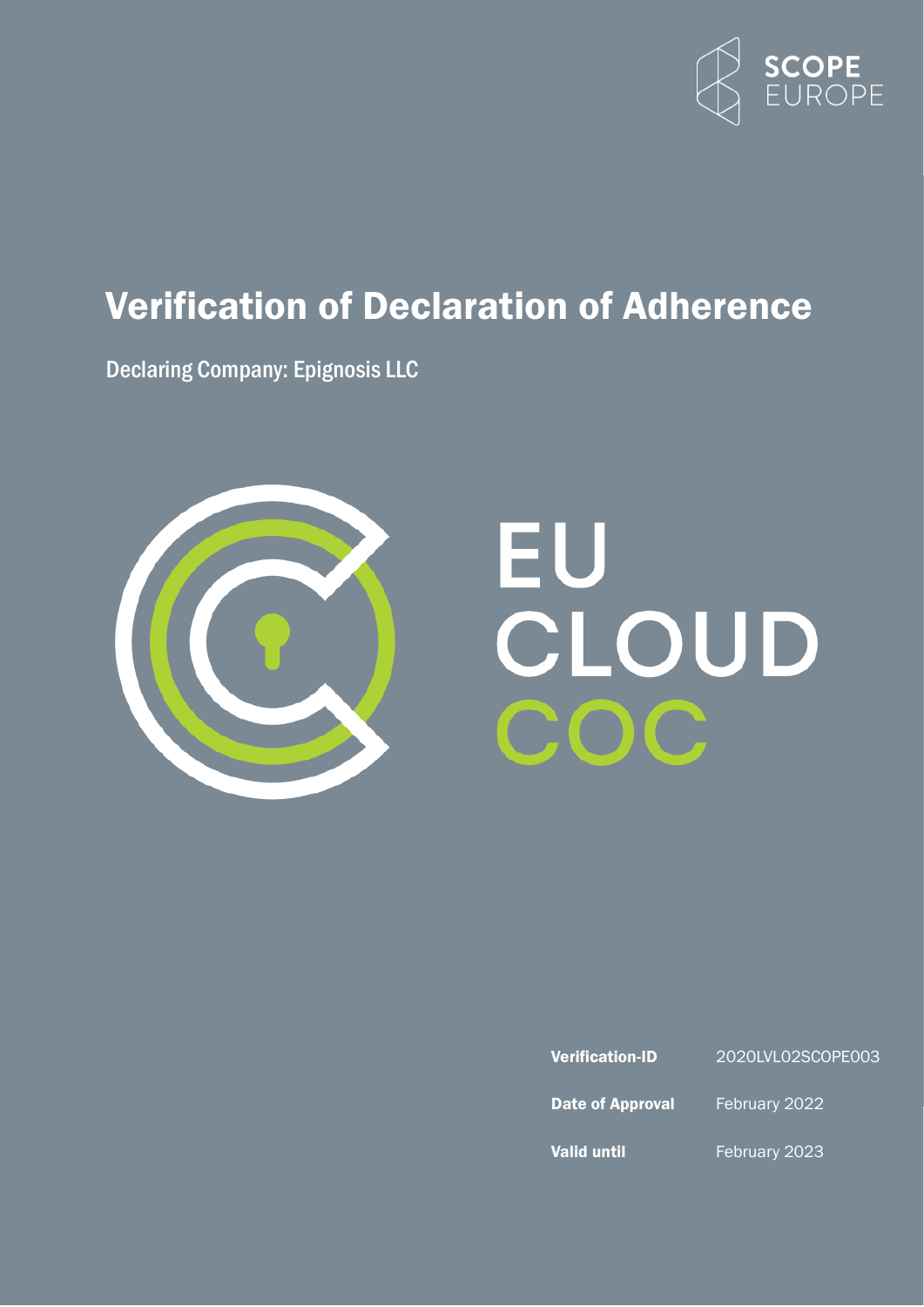

# Table of Contents

| <b>Verification of Declaration of Adherence</b> |                                                                      | 1               |                                                               |    |
|-------------------------------------------------|----------------------------------------------------------------------|-----------------|---------------------------------------------------------------|----|
| $\mathbf{1}$                                    | Verification against v2.11 of the EU Cloud CoC                       |                 | 3                                                             |    |
| $\overline{2}$                                  | <b>List of declared services</b>                                     |                 | 3                                                             |    |
| 2.1                                             |                                                                      |                 | TalentLMS                                                     | 3  |
|                                                 | 2.2<br><b>TalentCards</b>                                            |                 |                                                               | 3  |
| 2.3                                             | eFront                                                               |                 | $\overline{4}$                                                |    |
| 3                                               | <b>Verification Process - Background</b>                             |                 | 4                                                             |    |
|                                                 | 3.1<br>Approval of the Code and Accreditation of the Monitoring Body |                 | 5                                                             |    |
|                                                 | 3.2<br>Principles of the Verification Process                        |                 | 5                                                             |    |
|                                                 | 3.3<br>Multiple Safeguards of Compliance                             |                 | 5                                                             |    |
| 3.4                                             |                                                                      |                 | Process in Detail                                             | 5  |
| 3.4.1<br>Levels of Compliance                   |                                                                      | 6               |                                                               |    |
| 3.4.2                                           |                                                                      |                 | Final decision on the applicable Level of Compliance          | 8  |
| 3.5                                             |                                                                      |                 | Transparency about adherence                                  | 8  |
| 4                                               | <b>Assessment of declared services by Epignosis (see 2.)</b>         |                 | 8                                                             |    |
|                                                 | 4.1<br><b>Fact Finding</b>                                           |                 | 8                                                             |    |
|                                                 | 4.2<br>Selection of Controls for in-depth assessment                 |                 | 9                                                             |    |
| 4.3                                             |                                                                      |                 | Examined Controls and related findings by the Monitoring Body | 9  |
| 4.3.1<br><b>Examined Controls</b>               |                                                                      | 9               |                                                               |    |
|                                                 | 4.3.2                                                                |                 | Findings by the Monitoring Body                               | 10 |
| 5                                               |                                                                      | <b>Validity</b> |                                                               | 11 |

Managing Director Jörn Wittmann

ING Belgium IBAN BE14 3631 6553 4883 SWIFT / BIC: BBRUBEBB

Company Register: 0671.468.741 VAT: BE 0671.468.741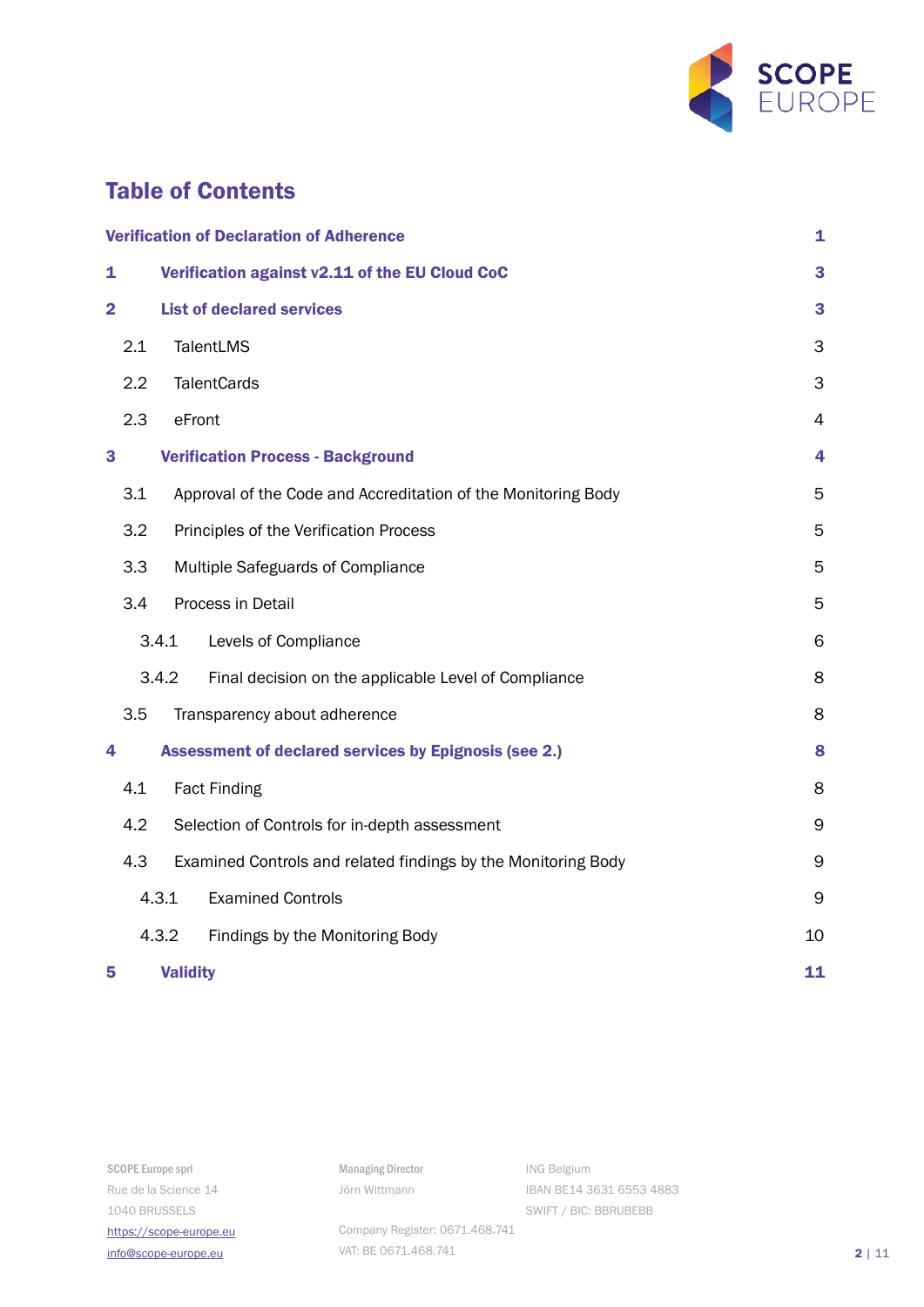

# <span id="page-2-0"></span>1 Verification against v2.11 of the EU Cloud CoC

This Declaration of Adherence was against the *European Data Protection Code of Conduct for Cloud*  Service Providers ('EU Cloud CoC')<sup>1</sup> in its version 2.11 ('v2.11')<sup>2</sup> as of December 2020.

Originally being drafted by the Cloud Select Industry Group<sup>3</sup> (**'C-SIG'**) the EU Cloud CoC, at that time being called C-SIG Code of Conduct on data protection for Cloud Service Providers, the Code was developed against Directive 95/46/EC<sup>4</sup> incorporates feedback by the European Commission as well as Working Party 29. Following an extensive revision of earlier versions of Code and further developing the substance of the Code v2.11 and its provisions has been aligned to the European General Data Protection Regulation ('GDPR')<sup>5</sup>.

# <span id="page-2-1"></span>2 List of declared services

#### <span id="page-2-2"></span>2.1 TalentLMS<sup>6</sup>

TalentLMS is a cloud LMS for businesses of any size to deliver effective and engaging online training to their employees, partners, and customers. Each TalentLMS customer is allocated his own isolated TalentLMS (sub-)domain that is controlled and managed exclusively by him. Customers have full ownership and control of their data and training environment. They can enroll their users and sign them up to the courses ("Learners") created in their domains by their Instructors, and configure and customize their domain. For instance, each Customer may specify custom user roles for his domain with specific permissions. TalentLMS features a robust reporting framework that keeps admins in-theknow. It also offers a list of optional integrations, and capabilities when it comes to customization.<sup>7</sup>

# <span id="page-2-3"></span>2.2 TalentCards<sup>8</sup>

TalentCards is a novel micro-learning tool, based on the idea of flashcards but takes its leaps and bounds further. TalentCards is a micro-learning platform that enables businesses to mass-train their people on easily-digestible material. Course administrators create beautiful learning cards in seconds and deliver training over mobile to reach learners anytime, anyplace! TalentCards transforms the

<sup>1</sup> [https://eucoc.cloud](https://eucoc.cloud/)

<sup>2</sup> <https://eucoc.cloud/get-the-code>

<sup>3</sup> <https://ec.europa.eu/digital-single-market/en/cloud-select-industry-group-code-conduct>

<sup>4</sup> <https://eur-lex.europa.eu/legal-content/EN/TXT/HTML/?uri=CELEX:31995L0046>

<sup>5</sup> [https://eur-lex.europa.eu/legal-content/EN/TXT/HTML/?uri=CELEX:32016R0679](https://eur-lex.europa.eu/legal-content/EN/TXT/HTML/?uri=CELEX:32016R0679&from=EN)

<sup>6</sup> <https://www.talentlms.com/>

<sup>7</sup> NOTE: The content for the service description has been provided by the CSP and does not reflect any opinion of or assessment by the Monitoring Body.

<sup>8</sup> <https://www.talentcards.io/>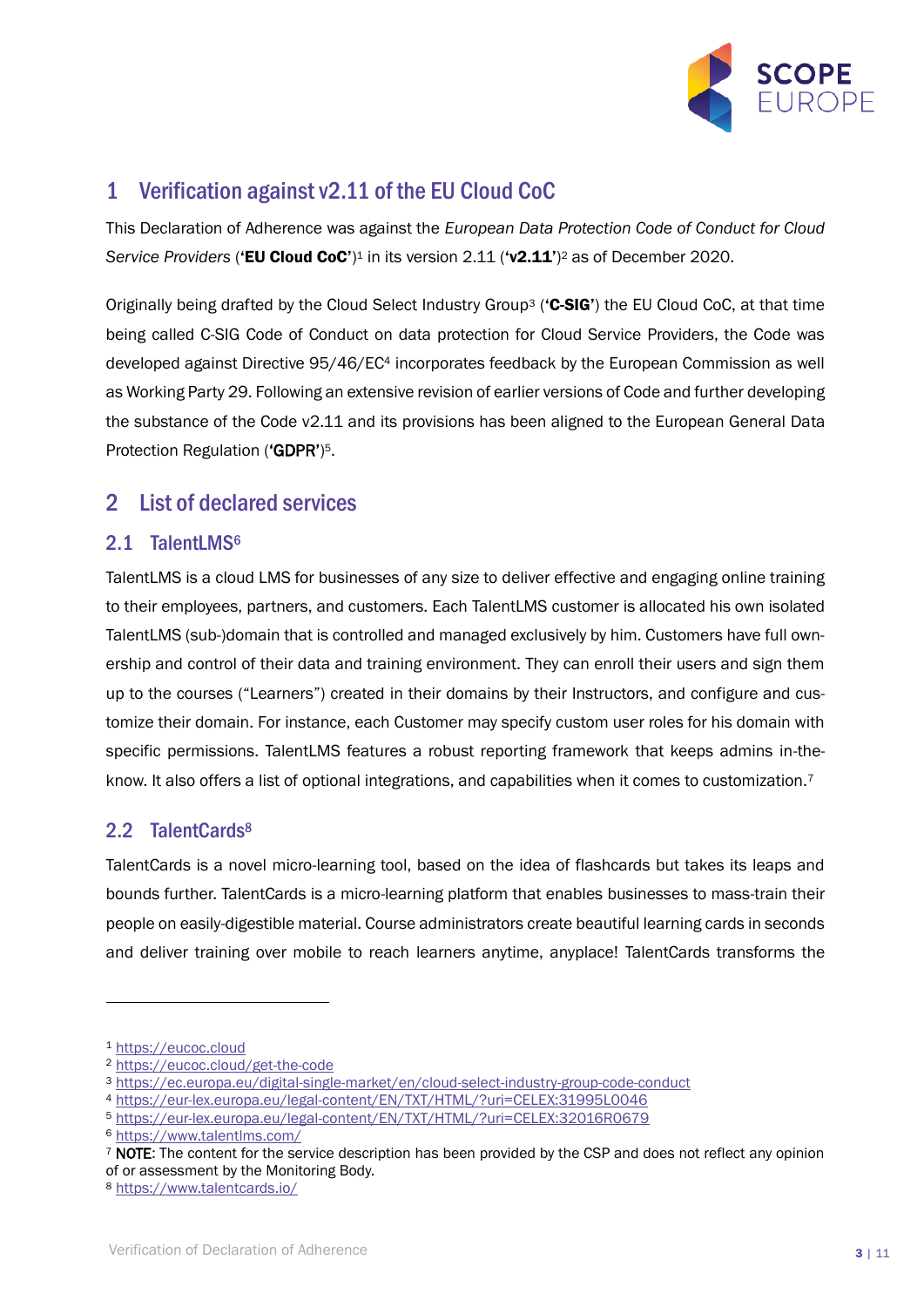

learning experience from a mundane and boring process to serious fun. It revolutionizes eLearning by offering mobile users a fun and easy way to learn new information daily on topics of their interest, while leveraging visualization and gamification techniques. TalentCards is ideal for training on safety procedures, compliance, new product knowledge or any other type of training situation that involves bite-sized information. This unique mobile approach offers fast, easy, efficient and fun training, boosting retention and completion rates and enhancing people's knowledge and skills.<sup>9</sup>

#### <span id="page-3-0"></span>2.3 eFront<sup>10</sup>

eFront is a highly customizable robust Learning Management System (LMS) for enterprises. eFront can be either hosted by Epignosis in a cloud environment or deployed within an organization's intranet. Each Customer administers and manages his own dedicated eFront service instance.<sup>11</sup> Customers can enroll their users and sign them up to the courses ("Learners") created by their Instructors, and customize their LMS by means of specifying custom user roles with certain permissions; using gamification elements; performing a logical separation of their domain into a flat list or a nested hierarchy of different logical units-departments ('Branches'), each with its own courses, learners, instructors and branding (sub-domain, theme, logo) etc. Designed to be the industry's most adaptable enterprise LMS, eFront gives its Customers complete control over their virtual training environment and data.<sup>12</sup>

# <span id="page-3-1"></span>3 Verification Process - Background

V2.11 of the EU Cloud CoC has been developed against GDPR and hence provides mechanisms as required by Articles 40 and 41 GDPR13.

<sup>9</sup> NOTE: The content for the service description has been provided by the CSP and does not reflect any opinion of or assessment by the Monitoring Body.

<sup>10</sup> <https://www.efrontlearning.com/>

<sup>&</sup>lt;sup>11</sup> NOTE: Focus of the assessment has been eFront as managed service by Epignosis only. Where Customers maintain their independent instance within their own environment this is out of scope of this assessment. Where the assessment touched areas that may indicate relevance for self-maintained services, this may be – exceptionally – highlighted in the report. In any other case this report must not be used to evaluate any matters related to IT-security or data protection regarding self-maintained eFront instances.

<sup>&</sup>lt;sup>12</sup> NOTE: The content for the service description has been provided by the CSP and does not reflect any opinion of or assessment by the Monitoring Body.

<sup>13</sup> <https://eur-lex.europa.eu/legal-content/EN/TXT/HTML/?uri=CELEX:32016R0679>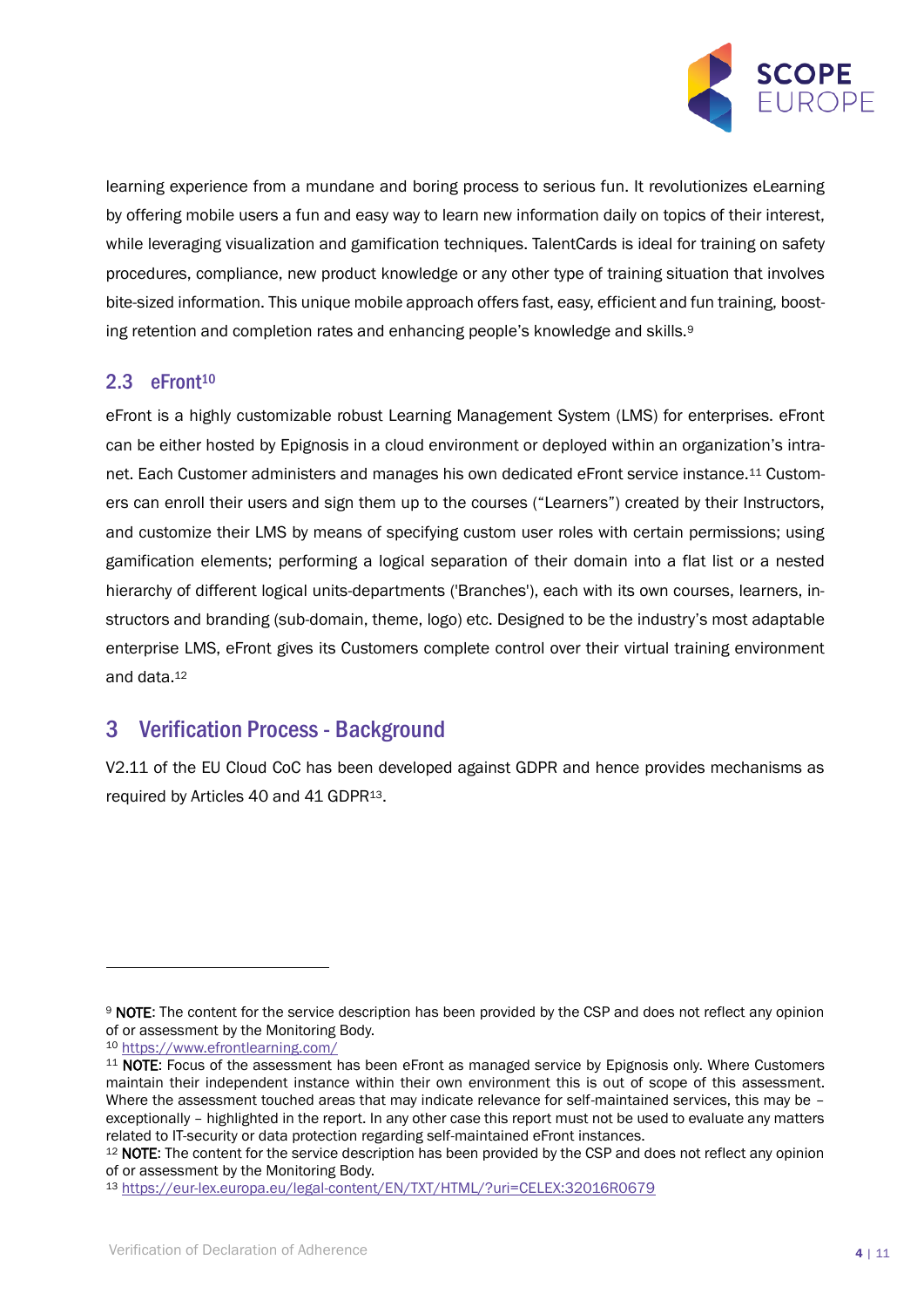

#### <span id="page-4-0"></span>3.1 Approval of the Code and Accreditation of the Monitoring Body

The services concerned passed the verification process by the Monitoring Body of the EU Cloud CoC, i.e., SCOPE Europe sprl/bvba<sup>14</sup>.

The Code has been officially approved May 202115. SCOPE Europe has been officially accredited as Monitoring Body May 202116. The robust and complex procedures and mechanisms can be reviewed by any third party in detail at the website of the EU Cloud CoC alongside a short summary thereof.<sup>17</sup>

#### <span id="page-4-1"></span>3.2 Principles of the Verification Process

Notwithstanding the powers of and requirements set-out by the supervisory authority pursuant Article 41 GDPR, the Monitoring Body will assess whether a Cloud Service, that has been declared adherent to the Code, is compliant with the requirements of the Code - especially as laid down in the Controls Catalogue. Unless otherwise provided by the Code, the Monitoring Body's assessment process will be based on an evidence-based conformity assessment, based on interviews and document reviews; pro-actively performed by the Monitoring Body.

To the extent the Monitoring Body is not satisfied with the evidence provided by a CSP with regards to the Cloud Service to be declared adherent to the Code, the Monitoring Body will request additional information. Where the information provided by the CSP appears to be inconsistent or false, the Monitoring Body will - as necessary - request substantiation by independent reports.

# <span id="page-4-2"></span>3.3 Multiple Safeguards of Compliance

Compliance of adherent services is safeguarded by the interaction of several mechanisms, i.e., continuous, rigorous, and independent monitoring, an independent complaints' handling and finally any CSP declaring services adherent is subject to substantial remedies and penalties in case of any infringement.

#### <span id="page-4-3"></span>3.4 Process in Detail

It is expected that, prior to any assessment of the Monitoring Body, each CSP assesses its compliance internally. When declaring its service(s) adherent to the EU Cloud CoC, each CSP must elaborate its

<sup>14</sup> [https://scope-europe.eu](https://scope-europe.eu/)

<sup>15</sup> <https://www.gegevensbeschermingsautoriteit.be/publications/decision-n05-2021-of-20-may-2021.pdf>

<sup>16</sup> <https://www.gegevensbeschermingsautoriteit.be/publications/decision-n-06-2021-of-20-may-2021.pdf>

<sup>17</sup> <https://eucoc.cloud/en/public-register/assessment-procedure/>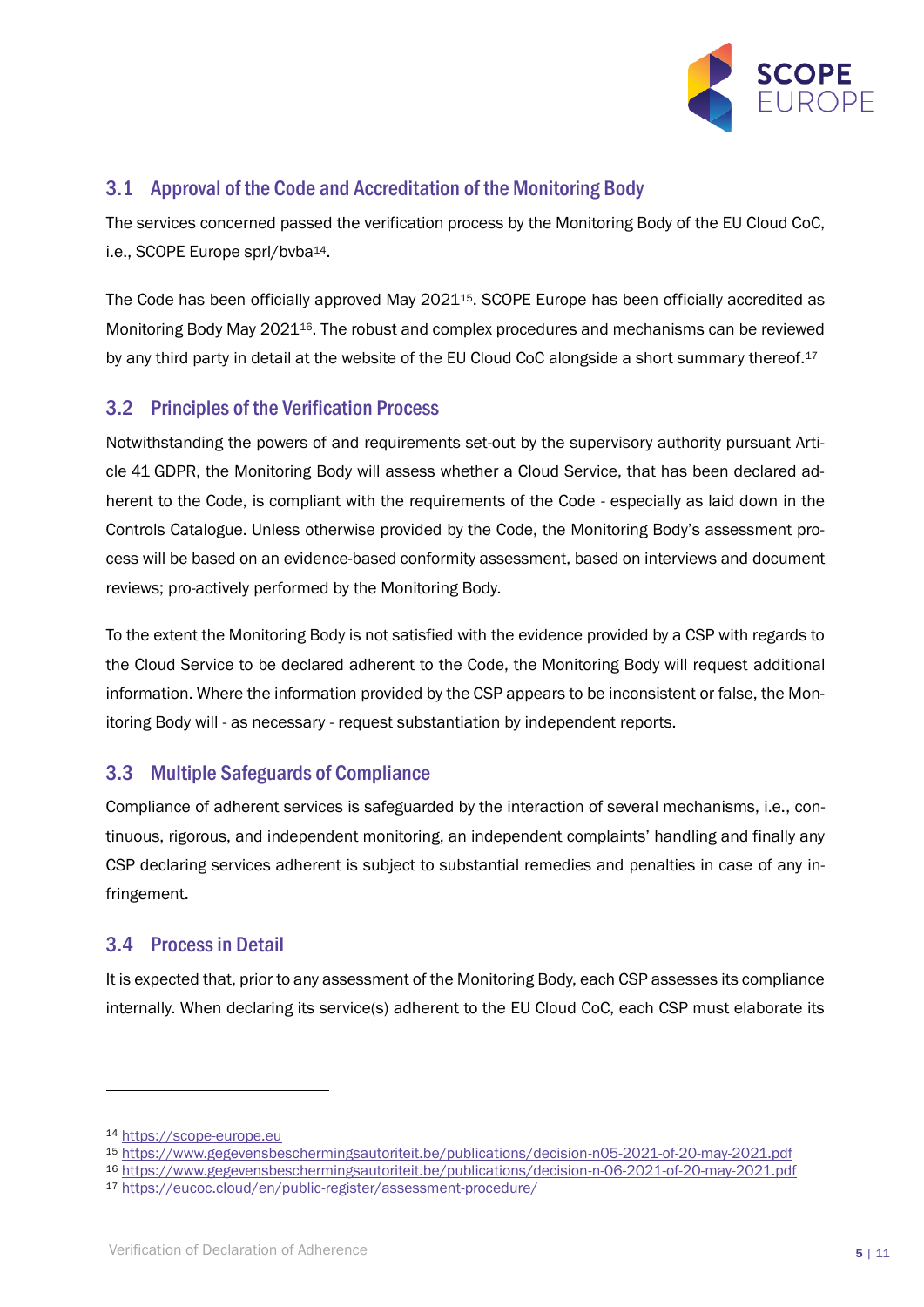

compliance with each of the Controls as provided by the Code considering the Control Guidance, as provided by the Control's Catalogue, to the Monitoring Body.

The CSP may do so either by referencing existing third-party audits or certifications and their respective reports or by free text. Additionally, the CSP will have to provide a general overview on the functionalities, technical and organizational and contractual frameworks of the service(s) declared adherent.

With regards to internationally recognized standards, the Monitoring Body will consider the mapping as provided by the Controls Catalogue. However, the Monitoring Body will verify whether (a) any thirdparty certification or audit provided by the CSP applies to the Cloud Service concerned, (b) such third party certification or audit provided by the CSP is valid, (c) such third-party certification or audit has assessed and sufficiently reported compliance with the mapped controls of the third-party certification or audit concerned. Provided that the aforementioned criteria are met, the Monitoring Body may consider such third-party certifications or audits as sufficient evidence for the compliance with the Code.

Within Initial Assessments, the Monitoring Body selects an appropriate share of Controls that will undergo in-depth scrutiny, e.g., by sample-taking and request for further, detailed information including potentially confidential information. Within any other Recurring Assessment, the Monitoring Body will select an appropriate share of Controls provided both that over a due period every Control will be subject to scrutiny by the Monitoring Body and aspects of increased attention as indicated e.g., by media reports, publications and actions of supervisory authorities are covered.

If the responses of the CSP satisfy the Monitoring Body, especially if responses are consistent and of appropriate quality and level of detail, reflecting the requirements of the Controls and indications for appropriate implementation by the Control Guidance, then the Monitoring Body verifies the service(s) declared adhered as compliant and thereupon make them subject to continuous monitoring.

#### <span id="page-5-0"></span>3.4.1 Levels of Compliance

V2.11 of the Code provides three different levels of Compliance. The different levels of compliance relate only to the levels of evidence that are submitted to the Monitoring Body. There is however no difference in terms of which parts of the Code are covered since adherent Cloud Services have to comply with all provisions of the Code and their respective Controls.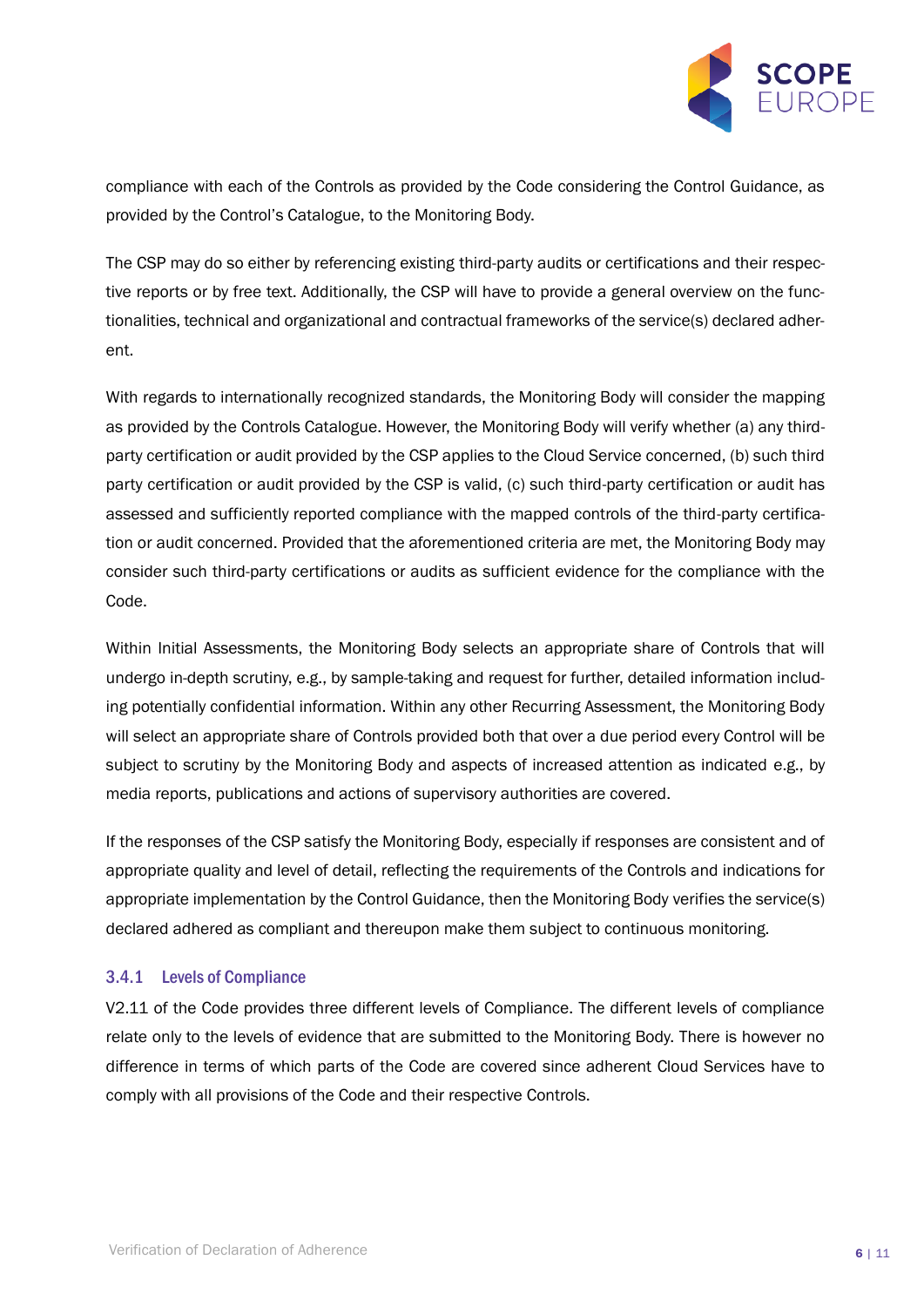

#### 3.4.1.1 First Level of Compliance

The CSP has performed an internal review and documented its implemented measures proving compliance with the requirements of the Code with regard to the declared Cloud Service and confirms that the Cloud Service fully complies with the requirements set out in this Code and further specified in the Controls Catalogue. The Monitoring Body verifies that the Cloud Service complies with the Code by information originating from the CSP.

#### <span id="page-6-0"></span>3.4.1.2 Second Level of Compliance

Additional to the "First Level of Compliance", Compliance with the Code is partially supported by independent third-party certificates and audits, which the CSP has undergone with specific relevance to the Cloud Service declared adherent and which were based upon internationally recognised standards procedures. Any such third-party certificates and audits that covered controls similar to this Code, but not less protective, are considered in the verification process of the Monitoring Body. Each third-party certificates and audits that were considered in the verification process by the Monitoring Body shall be referred in the Monitoring Body's report of verification, provided that the findings of such certificates were sufficiently and convincingly reported and documented towards the Monitoring Body and only to the extent such certificates and audits are in line with the Code. The CSP must notify the Monitoring Body if there are any changes to the provided certificates or audits.

The Controls Catalogue may give guidance on third-party certificates and audits that are equivalent to certain Controls in terms providing evidence of complying with the Code.

However, to those Controls that the CSP has not provided any equivalent third-party certificate or audit, the Monitoring Body verifies that the Cloud Service complies with the Code by information originating from the CSP.

The Monitoring Body may refuse application of Second Level of Compliance if third party certificates and audit reports, that are recognized by the Monitoring Body in the verification process concerned, are not covering an adequate share of Controls of this Code; such adequate share shall be subject to the discretion of the Monitoring Body, considering e.g., the share related to the overall amount of Controls of the Code or whether a full Section or topic is being covered.

#### 3.4.1.3 Third Level of Compliance

Identical to the "Second Level of Compliance" but Compliance is fully supported by independent thirdparty certificates and audits, which the CSP has undergone with regard to the Cloud Service declared adherent and which were based upon internationally recognized standards.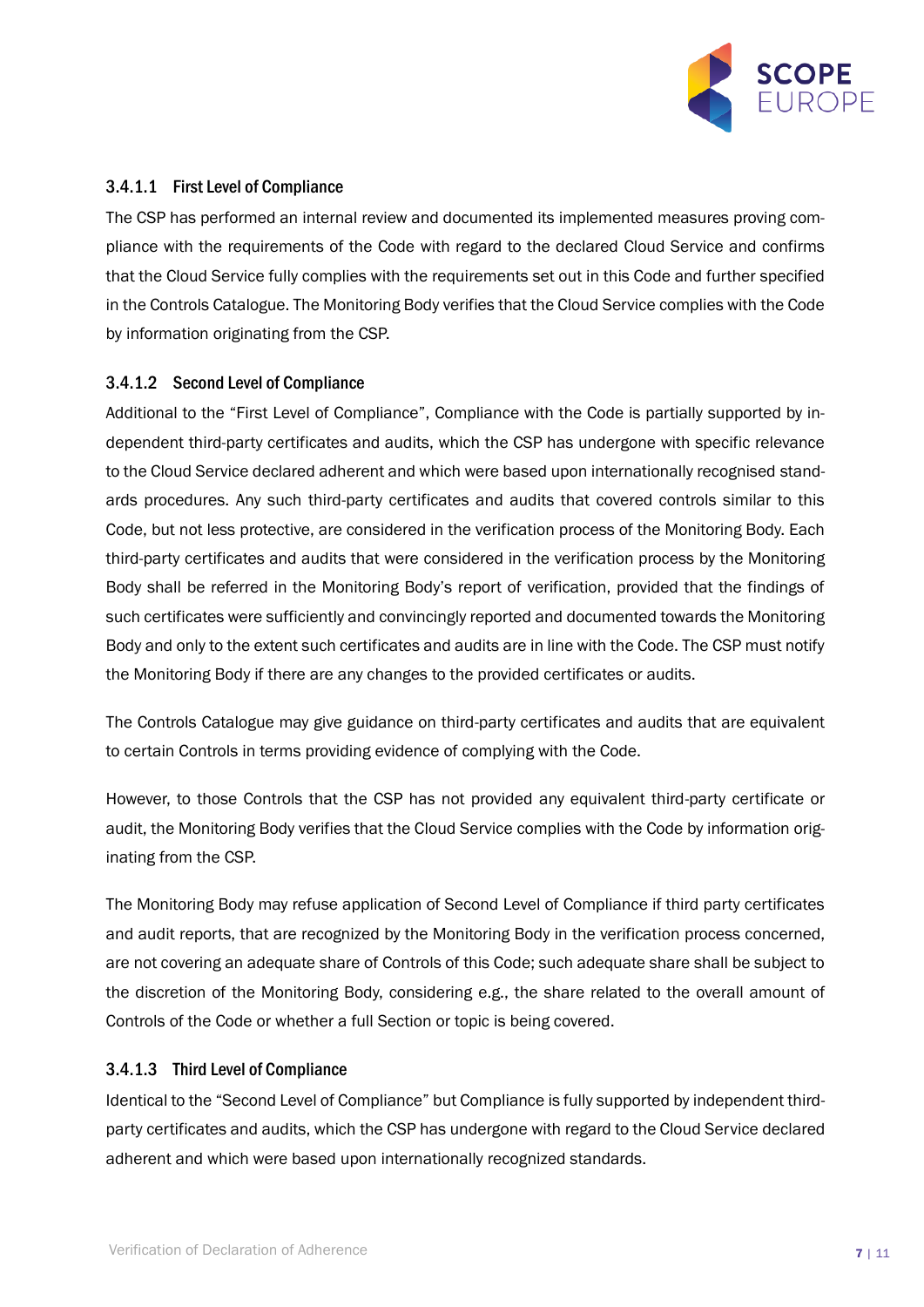

To the extent a CSP refers to individual reports, such as ISAE-3000 reports, the CSP shall ensure that such reports provide sufficient and assessable information and details on the actual measures implemented by the CSP regarding the Cloud Service concerned. The Monitoring Body shall, if considered necessary, in consultation with the Steering Board, define further requirements on such individual reports, such as accreditation and training for auditors against the provisions and requirements of this Code.

#### <span id="page-7-0"></span>3.4.2 Final decision on the applicable Level of Compliance

When declaring its Cloud Service adherent, the CSP indicates the Level of Compliance it is seeking to achieve. Any final decision, whether a CSP is meeting the requirements of a specific Level of Compliance is up to the sole discretion of the Monitoring Body.

#### <span id="page-7-1"></span>3.5 Transparency about adherence

Each service adherent to the EU Cloud CoC must transparently communicate its adherence by both using the appropriate Compliance Mark<sup>18</sup> and refer to the Public Register of the EU Cloud CoC<sup>19</sup> to enable Customers to verify the validity of adherence.

# <span id="page-7-2"></span>4 Assessment of declared services by Epignosis(see [2.](#page-2-1))

#### <span id="page-7-3"></span>4.1 Fact Finding

Following the declaration of adherence of Epignosis LLC ('Epignosis'), the Monitoring Body provided Epignosis with a template, requesting Epignosis to detail its compliance with each of the Controls of the EU Cloud CoC.

Epignosis promptly responded within the template. Information provided consisted of references and list of actual measures meeting the requirements of each Control, a free text answer describing their measures, and a reference to third party audits and certifications, where applicable.

This assessment has been treated as a renewal. Consequently, the Monitoring Body build upon the experience and fact findings of former assessments.<sup>20</sup> Epignosis confirmed that principally declared Cloud Services were not subject to relevant changes. Updates of the contractual framework as well as modifications to the internal management system and related policies have been transparently

<sup>18</sup> <https://eucoc.cloud/en/public-register/levels-of-compliance/>

<sup>19</sup> <https://eucoc.cloud/en/public-register/>

<sup>20</sup> [Public Report 2020LVL02SCOPE003](https://eucoc.cloud/fileadmin/cloud-coc/files/reports/202102_ReportVerificationDoA_Epignosis_2020LVL02SCOPE003.pdf) as of Feb 2021, covering the same scope, [Public Report](https://eucoc.cloud/fileadmin/cloud-coc/files/reports/202001_ReportVerificationDoA_Epignosis_2020PV02SCOPE002.pdf)  [2020PV02SCOPE002 as of Jan 2020, covering TalentLMS](https://eucoc.cloud/fileadmin/cloud-coc/files/reports/202001_ReportVerificationDoA_Epignosis_2020PV02SCOPE002.pdf) and [Public Report 2020PV02SCOPE003 as of Jan](https://eucoc.cloud/fileadmin/cloud-coc/files/reports/202001_ReportVerificationDoA_Epignosis_2020PV02SCOPE002.pdf)  [2022, covering TalentCards and eFront.](https://eucoc.cloud/fileadmin/cloud-coc/files/reports/202001_ReportVerificationDoA_Epignosis_2020PV02SCOPE002.pdf)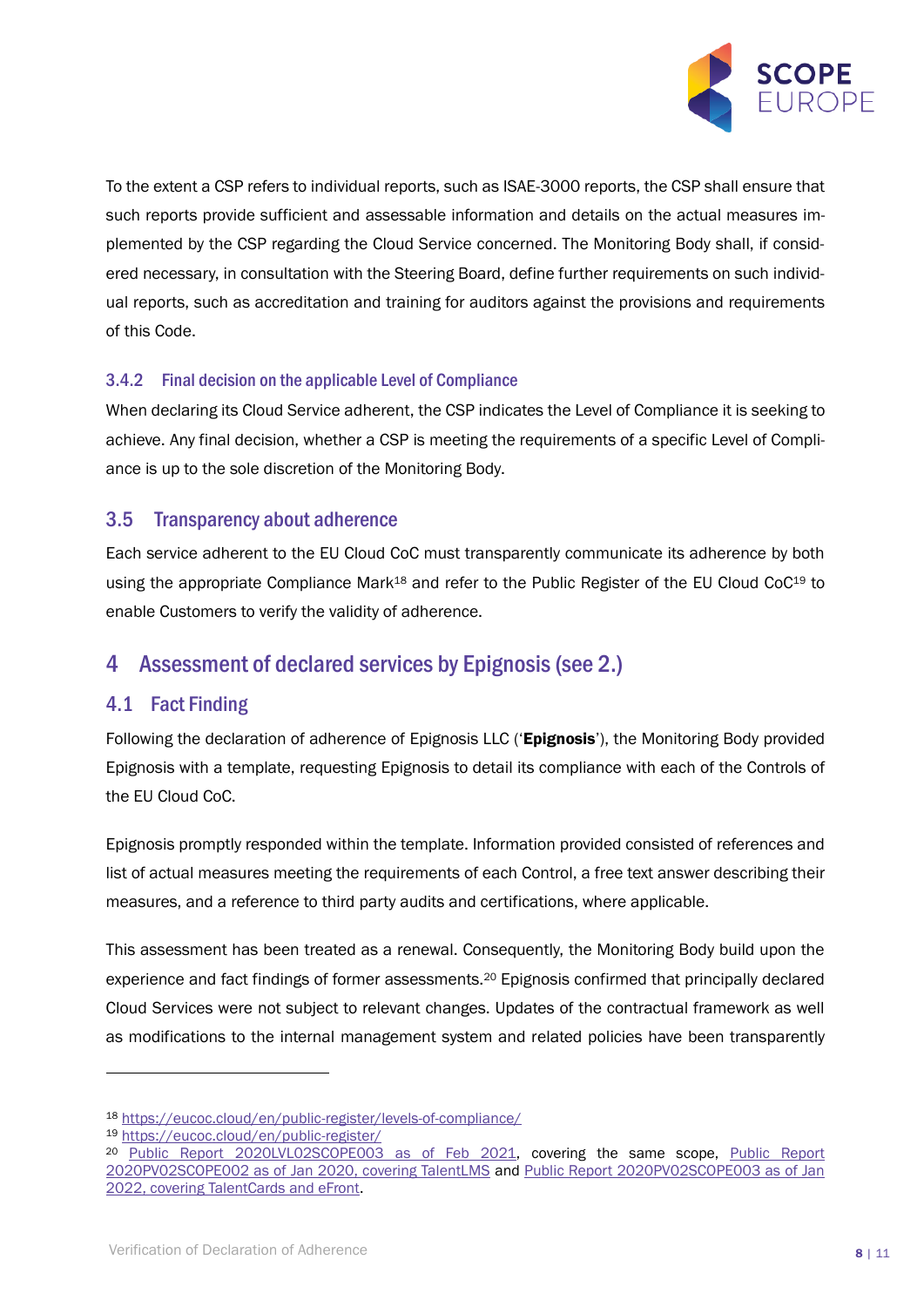

communicated to the Monitoring Body allowing the Monitoring Body to perform related assessments if and to the extent considered necessary.

#### <span id="page-8-0"></span>4.2 Selection of Controls for in-depth assessment

Following the provisions of the Code and the Assessment Procedure applicable to the EU Cloud CoC<sup>21</sup>, the Monitoring Body analysed the responses and information provided by Epignosis.

Epignosis declared cloud services subjects to this declaration of adherence<sup>22</sup> have been externally certified and audited, e.g. Epignosis holds current ISO 27001 and ISO 9001 certificates. The declaration of adherence referred to the respective ISO 27001 certification within the responses to Section 6 of the Code (IT-Security). As provided by the Code, the Monitoring Body may consider third party certifications and audits. Accordingly, the Monitoring Body did verify the certification and references. Further in-depth checks were not performed, as provided third party certifications adequately indicate compliance.

# <span id="page-8-1"></span>4.3 Examined Controls and related findings by the Monitoring Body

#### <span id="page-8-2"></span>4.3.1 Examined Controls

The Monitoring Body reviewed the submission from Epignosis which outlined how all the requirements of the Code were met by Epignosis implemented measures. In line with the Monitoring Body's process outlined in Section [3.4,](#page-4-3) the Monitoring Body selected a subset of controls from the Code for in-depth scrutiny. In-depth scrutiny reflects sample taking and follow-up questions, whilst the latter may address requests for clarifications or more detailed information.

As this being a Renewal, the Monitoring Body reviewed Epignosis' responses, checked for completeness and performed a structural and high-level comparison with Epignosis' responses provided in former Declaration(s) of Adherence. Thereby, the Monitoring Body in parallel verified Epignosis statement that no significant adaptations have been performed since its last Declaration of Adherence because the Monitoring Body expects such modifications became evident by performing a high-level comparison.

The controls selected for this level of review were: 5.1.C, 5.1.E, 5.2.D, 5.2.E, 5.2.F, 5.3.D, 5.4.A, 5.4.E, 5.5.D, 6.1.C.

<sup>21</sup> <https://eucoc.cloud/en/about/about-eu-cloud-coc/applicable-procedures/>

<sup>22</sup> As listed above in section [2.](#page-2-1)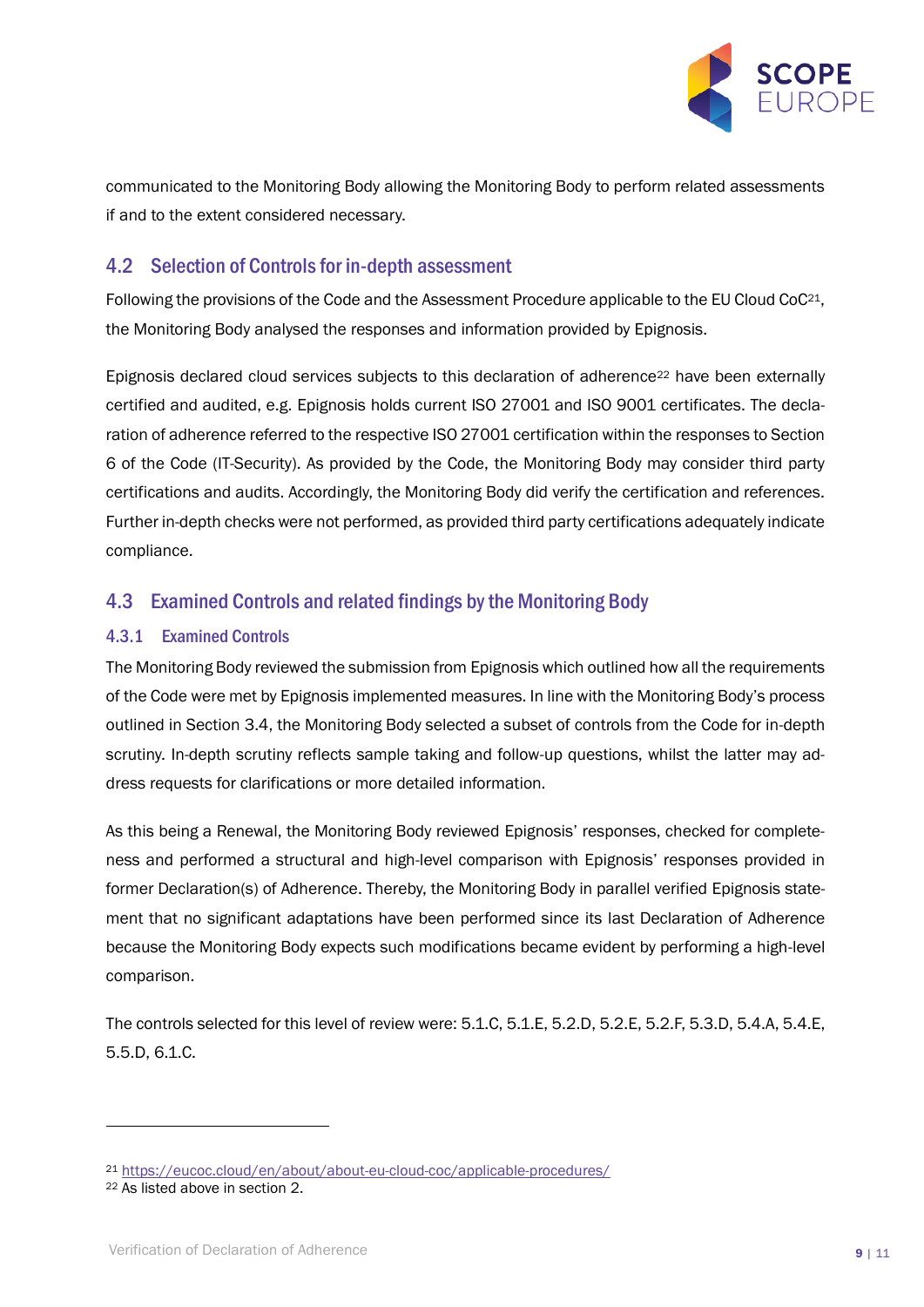

#### <span id="page-9-0"></span>4.3.2 Findings by the Monitoring Body

Generally, the Monitoring Body was highly satisfied with the responses by Epignosis. Detailed assessments were mostly related on clarifications.

One focus has been the public communication of Epignosis' adherence to the Code. The publication was principally communicated. The Code was updated since the last assessment, clarifying some aspects on the related requirements. Epignosis' confirmed to implement potentially not fully adapted information accordingly in due time.

Regarding the sub-processing management Epignosis reconfirmed and re-iterated its implemented procedures as assessed in earlier Declarations of Adherence. A dedicated focus was given to the flowdown mechanisms, i.e., whether safeguards provided by Epignosis will also be implemented by any potential sub-subprocessors. Epignosis provided convincing procedures and due diligence towards its subprocessors allowing for an adequate flow-down of the data protection level as provided by Epignosis along the subprocessing chain.

Where Epignosis transfers personal data to third countries, Epignosis relies mainly on the Standard Data Protection Clauses (SDPC), also being called Standard Contractual Clauses (SCC), as published by the European Commission. Where Epignosis may transfer personal data, that require a safeguard under Chapter V GDPR, and which is not safeguarded by the SDPC, Epignosis is aware of any such deviation and thus can react accordingly, in case of need. Epignosis has implemented a continuous monitoring on any changes related to the requirements to adequately safeguard such transfers.

Where Customer may need additional information and evidence, Epignosis provides on the one hand for relevant audit rights to Customers. Additionally, as required by the Code, Customers will also be provided by such information without formally triggering an audit right, but within the general assistance of a Cloud Service Provider towards its Customer, subject to adequate safeguards such as Non-Disclosure-Agreements, where necessary.

To the extent Customers may instruct Epignosis, and those instructions may happen, e.g., by email, Epignosis implemented procedures to ensure that the identity and power of representation for any such instruction are properly verified.

Given answers by Epignosis were consistent. Where necessary Epignosis gave additional information or clarified their given information appropriately.